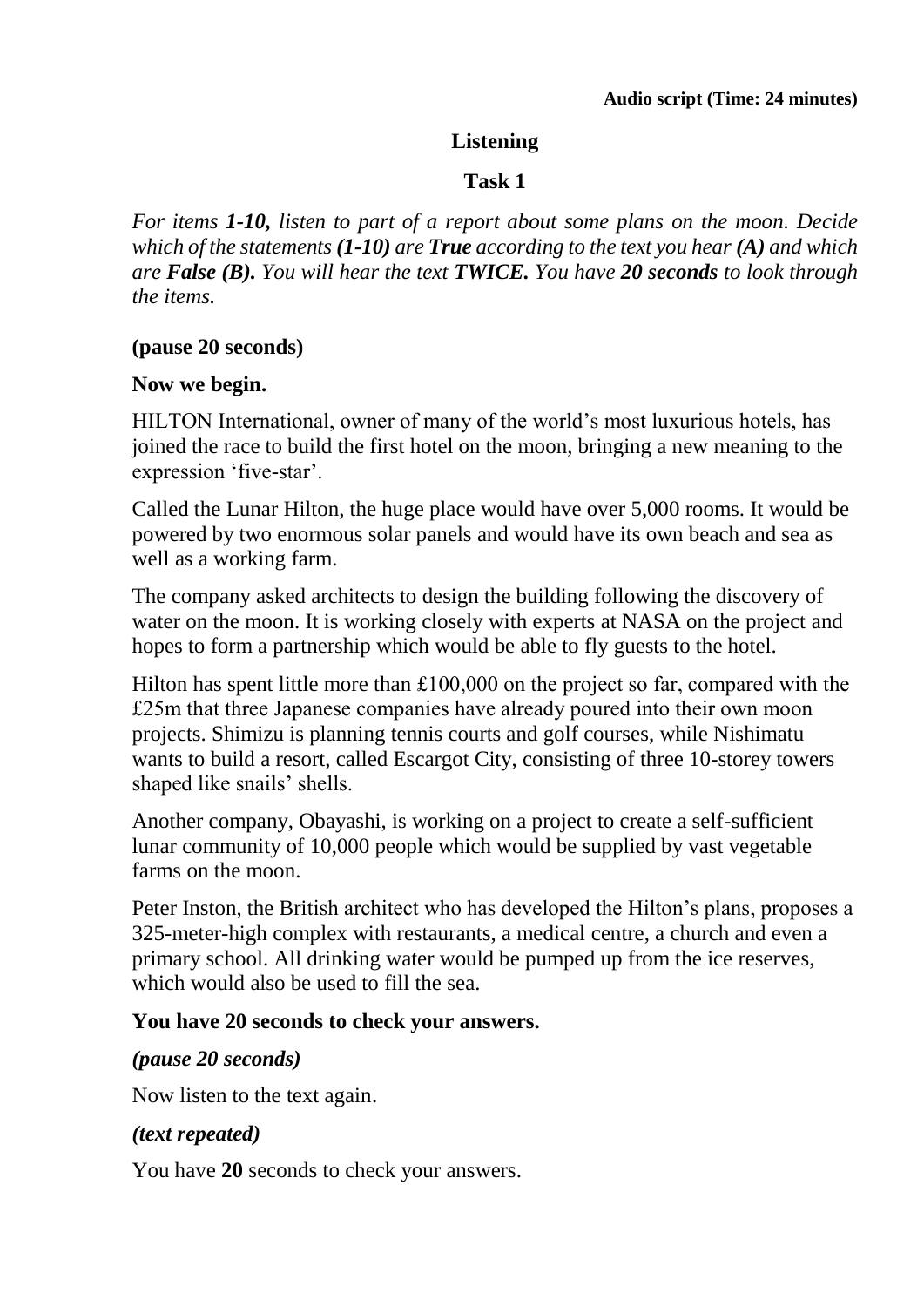# **Task 2**

*For items 11-15 listen to the text. Choose the correct answer (A, B or C) to answer questions 11-15. You will hear the text only once.*

# **You now have 25 seconds to study the questions.**

*(pause 25 seconds)*

# **Now we begin.**

**Presenter**: Today I've escaped from the studio for once and come out into the country to meet a woman who's lived through an experience which for most of us is just a ghastly nightmare. Six months ago, Barbara Lincoln was nearly drowned when the boat she was on sank in pitch darkness in the Pacific. Now back home in England, Barbara agreed to talk to me, rather surprisingly, on the steamer that crosses the lake near her house… Well, Barbara, it's certainly a surprise to find you up here on deck – I'd rather expected you to stay firmly on dry land nowadays.

**Barbara**: Mm … it's getting a bit easier now, but I must admit that at first, when I got back after the shipwreck, I really had to force myself. But, in fact, that was really nothing new for me.

**Presenter**: How do you mean?

**Barbara**: Well, it goes right back to my childhood, when I used to have this dream about some kind of boating accident and being in the sea in the dark. It was really frightening – all I could see were some lights in the distance – then I'd wake up. And basically I've been afraid ever since of anything to do with boats or with the sea.

**Presenter**: But you learnt to swim, presumably, or you wouldn't be here now!

**Barbara**: Yeah, but, as I say, it was a huge effort of will. And I learnt in a nice safe swimming pool and I'd only go in the sea in broad daylight with lots of people around and flat calm water. And I only went in a boat if it was absolutely necessary.

**Presenter**: So, how come you were in a boat that night... on the night of the accident?

**Barbara**: Well, I was heading out to the Pacific to join a friend for a holiday and I was supposed to catch a connecting flight. Anyway, I missed the flight and I had to get out to this island and it was getting dark when I managed to find a little passenger boat that was going to call there, so I set off for this little island in that. I certainly wouldn't have done it if there'd been any alternative, believe me, but the next flight wasn't for another six days.

**Presenter**: No, I suppose you didn't have much choice....

**This is the end of the listening comprehension part. You have 1 minute to complete your answer.**